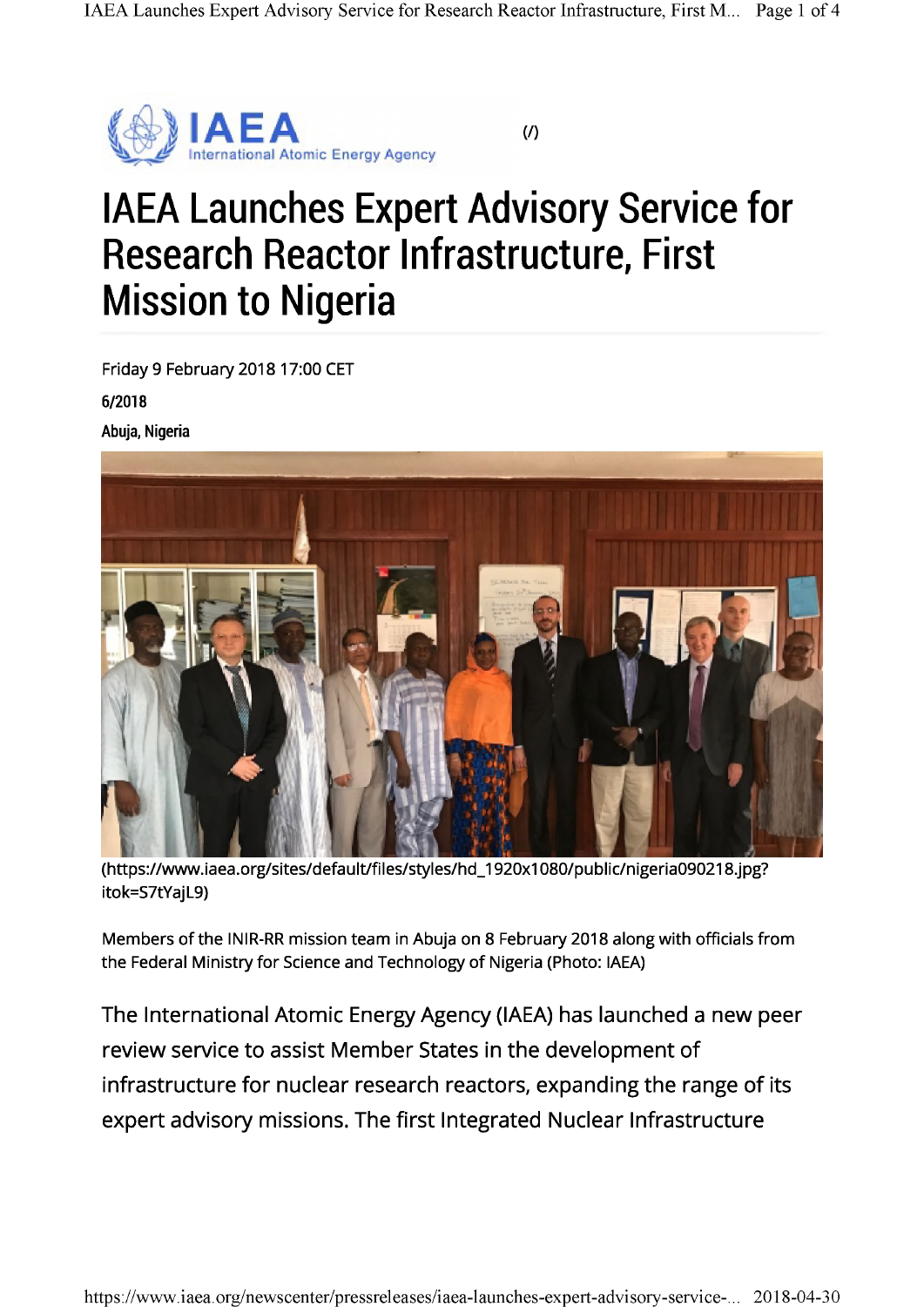Review for Research Reactors (INIR-RR) was conducted this week in Nigeria at the invitation of the Government, which is planning to build the country's second research reactor.

Research reactors are used for research, development, education and training. They play a vital role across several fields, producing radioisotopes used in research, medicine, industry and agriculture. Operation of a research reactor requires a national infrastructure including a legal and regulatory framework — to ensure that national and international obligations are met during planning, design, construction, operation and decommissioning.

The INIR-RR follows the IAEA's Milestones Approach ([http://www](http://www-pub.iaea.org/books/iaeabooks/8843/Specific-Considerations-and-Milestones-for-a-Research-Reactor-Project)[pub.iaea.org/books/iaeabooks/8843/Specific-Considerations-and-](http://www-pub.iaea.org/books/iaeabooks/8843/Specific-Considerations-and-Milestones-for-a-Research-Reactor-Project)[Milestones-for-a-Research-Reactor-Project](http://www-pub.iaea.org/books/iaeabooks/8843/Specific-Considerations-and-Milestones-for-a-Research-Reactor-Project)), which provides guidance on the preparation of a research-reactor project by addressing 19 issues ranging from nuclear safety and security to the fuel cycle, waste management, and funding and financing. The INIR-RR helps Member States identify and address gaps in infrastructure development, in line with international good practices as well as applicable IAEA safety standards and guidance.

"While the IAEA previously carried out advisory missions to support Member States in embarking on research-reactor programmes, the INIR-RR will offer more structured and systematic assistance for assessing and further developing national infrastructure," said Andrea Borio di Tigliole, team leader for the mission to Nigeria and Head of the Research Reactor Section in the IAEA's Department of Nuclear Energy. "Research reactors can foster development and play an important role in enhancing quality of life."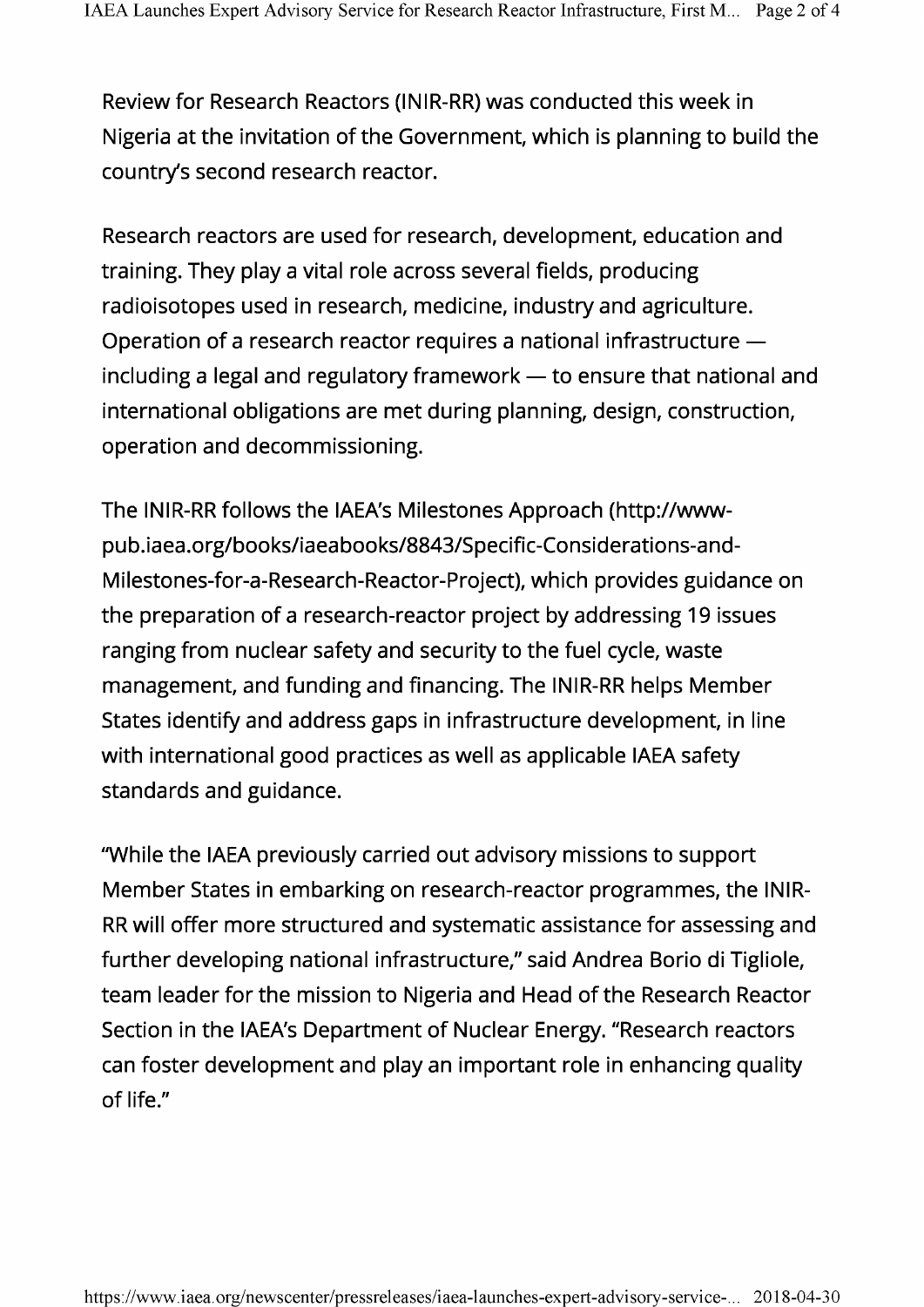The INIR-RR broadens the menu of IAEA peer reviews [\(https://www.iaea.org/services/review-missions](https://www.iaea.org/services/review-missions)), which include the INIR for Member States considering the introduction or expansion of a nuclear-power programme. The mission to Nigeria was conducted by the IAEA Departments of Nuclear Energy, Nuclear Safety and Security, and Nuclear Science and Applications, and implemented as part of the IAEA's Technical Cooperation Programme. The INIR-RR mission team comprised two experts from Argentina and the Republic of Korea as well as four IAEA staff members.

The team said Nigeria is making notable progress in strengthening the infrastructure for a new research reactor, which is expected to begin operation in 2025. The team also made recommendations and suggestions aimed at helping Nigeria to advance infrastructure development, including to finalize the cost assessment and funding strategy and to complete the plan for human-resources development. The team also acknowledged Nigeria's good practice of effectively utilizing resources across national organizations involved in the project.

"We believe this review will serve Nigeria well as it moves forward with its plans for a new research reactor, which will provide important resources for health-care, industry, agriculture and human capacity building in the decades to come," said Simon Mallam, chairman of the Nigerian Atomic Energy Commission (NAEC).

Nigeria began operating its first research reactor in 2004, the Chinesesupplied Miniature Neutron Source Reactor (MNSR), for the analysis of materials and training. The IAEA is assisting with the conversion of the MNSR to Low Enriched Uranium (LEU) fuel and the repatriation of its irradiated High Enriched Uranium (HEU) core to China.